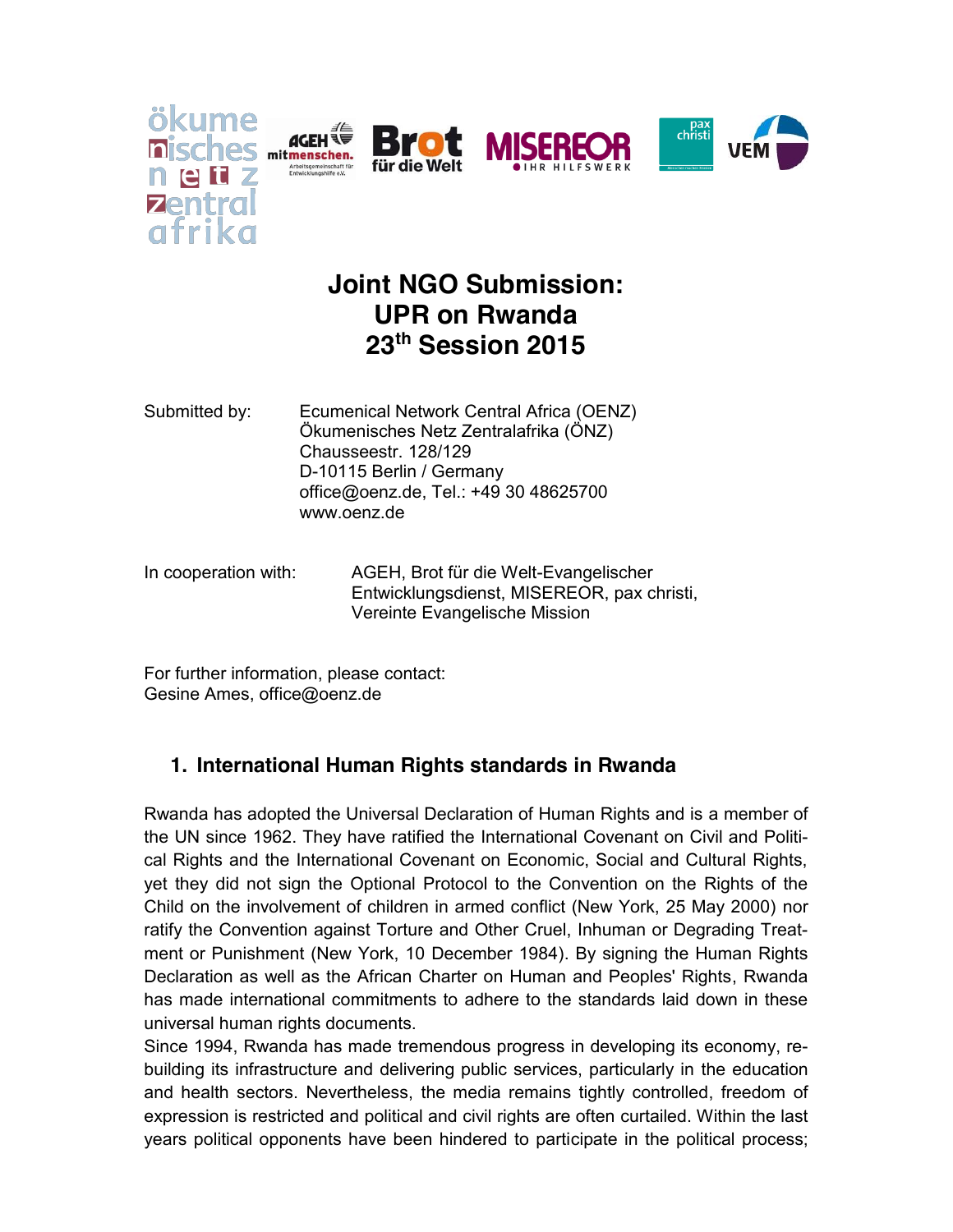some of them have even been arrested. Many civilians as well as national and international NGO staff members have been intimidated, controlled, arrested or were expelled from the country. Without judging on the political programs and intentions of opponent parties and individuals, OENZ is worried about government and other state institutions handling and politics of opponents and dissidents.

The juridical system is partial and it was noted that it disadvantages opponents of the ruling party RPF (Rwandan Patriotic Front) while the laws against divisionism and genocide denial are often used as tools of legal repression. Land and housing reforms sound in theory very ambitious but are in practice perceived as not thoughtfully applied partly leaving peasants homeless or in worse housing conditions than before. The right to adequate food is recently endangered by government policies that favor the cultivation of export-oriented cash-crops. As the Gini-Coefficient of 50,81 indicates, the Rwandan society is despite the state efforts unequal with the tendency of rising inequality.

### **2. The Right to Housing in the Context of Urban Reconstruction**

The population of the Rwandan capital Kigali is growing at a rate of approximately 4%2 per year and still a large share of the inhabitants are living in informal settlements with deficient infrastructure. In 2012, 81% of the urban population in Rwanda had access to improved water sources<sup>3</sup> and 61% had access to improved sanitation.<sup>4</sup> The Report of the Special Rapporteur on adequate housing  $[...]^5$  found that government programs such as *'Imidugudu'* – villagization and the '*Bye Bye Nyakatsi'* program in early 2011 were prescriptive and hastily implemented which left people without a chance of participation and own choice. Furthermore, it is reported that even force was applied to enforce the programs' implementation that did not lead to the foreseen fulfillment of the right to adequate housing.6

OENZ is afraid that the Rwandan government, in its effort to strengthen the capital's role as a Central and East African regional center for services and business, may promote rapid urbanization and commercial development rather than adequate housing for the population. In order to realize the 'Kigali Master Plan', expropriation of

 <sup>1</sup> World Bank, http://data.worldbank.org/indicator/SI.POV.GINI , last access : 10.03.2015.

<sup>&</sup>lt;sup>2</sup> BTC 'Massive population growth in Kigali asks for efficient urban health and environment services', 11.06.2013 : http://www.btcctb.org/en/casestudy/massive-population-growth-kigali-asks-efficient-urban-

health-and-environment-services , last access : 10.03.2015.

<sup>3</sup> World Bank, Improved water source, urban, Rwanda :

http://data.worldbank.org/indicator/SH.H2O.SAFE.UR.ZS/countries , last access : 10.03.2015.

<sup>4</sup> World Bank, Improved sanitation facilities, urban, Rwanda :

http://data.worldbank.org/indicator/SH.STA.ACSN.UR/countries , last access : 10.03.2015.

<sup>&</sup>lt;sup>5</sup> Report of the Special Rapporteur on adequate housing as a component of the right to an adequate standard of living, and on the right to non-discrimination in this context, Raquel Rolnik, 2013. A/HRC/22/46/Add.2 . <sup>6</sup> Ibid. p. 7-9.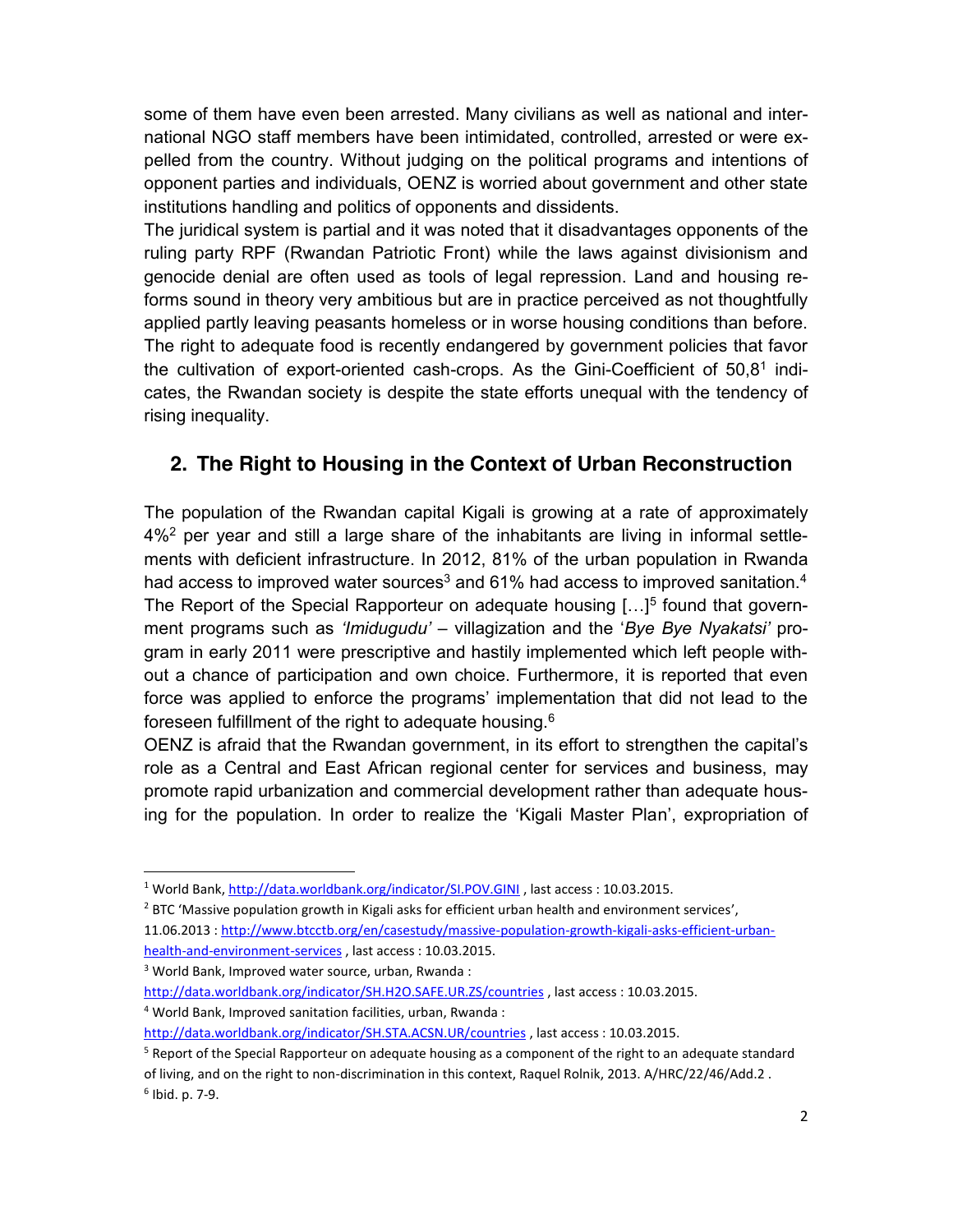housing and land of low-income city dwellers happens without the necessary compensation nor the relocation to settlements with better standard.<sup>7</sup>

It is worrying that by law (Organic Land Law 2005, Expropriation Law 2007) and by the 'Procedures Manual for Expropriation in the Public Interest (2010)', profit making ventures as well as private activities can under certain circumstances be considered as of public interest.<sup>8</sup> OENZ views this as a clear sign that the government places economic success higher than the right to adequate housing and ownership of its citizens.

Kigali is a highly neat and orderly modern city offering a good standard of living. Nevertheless, OENZ is afraid that a lot of this impression is achieved by expulsing those parts of the population with low income from the city as well as street children, street vendors and other vulnerable parts of society that are in need of social inclusion rather than expulsion.

## **3. The Right to Food and Landownership**

The Rwandan economy relies on agriculture, as 73% of the population worked in this sector in 2013, yet with a decreasing tendency.<sup>9</sup> What is alarming though is the very small share of arable land an individual holds on average: 0.10 hectares in 2012, with a decreasing tendency.<sup>10</sup>

Rwanda's population growth rate is currently at approx. 2.63 % per year.<sup>11</sup>

In 2012, 21% of all households were considered to be food insecure. Also seasonal changes in food security do occur. Regional and social disparities disadvantage (remote) rural households, women, elderly and children, especially in western provinces. Rates of chronic malnutrition of children under five and resulting stunting remain with a prevalence of approx. 43% very high and are one of the highest rates in the region. Food insecurity and malnutrition are not mainly caused by food (in)availability but rather by (acute/seasonal) difficulties to access food.<sup>12</sup>

Land distribution in Rwanda is highly unequal. Ownership of land is limited to 25 ha, but the leasing of land is unlimited. Only few data is available on large-scale land

http://data.worldbank.org/indicator/AG.LND.ARBL.HA.PC/countries , last access: 09.03.2015.

 $7$  UN Report of the Special Rapporteur on adequate housing as a component of the right to an adequate standard of living, and on the right to non-discrimination in this context, Raquel Rolnik, A/HRC/22/46/Add.2. p. 12.

<sup>8</sup> Tom Goodfellow, 2014 : 'Rwanda's political settlement and the urban transition: expropriation,

Construction and taxation in Kigali', in: Journal of Eastern African Studies, Vol. 8, No. 2, p.317.

<sup>9</sup> World Bank, Rural Population: http://data.worldbank.org/indicator/SP.RUR.TOTL.ZS/countries , last access : 09.03.2015.

<sup>10</sup> World Bank, Arable Land (hectares per person):

<sup>11</sup> CIA World Factbook, Rwanda: http://www.cia.gov/library/publications/the-world-factbook/geos/rw.html , last access : 09.03.2015.

<sup>&</sup>lt;sup>12</sup> MIANGRI & WFP: Comprehensive Food Security and Vulnerability Analysis and Nutrition Survey, Rwanda 2012, p.2-10: http://documents.wfp.org/stellent/groups/public/documents/ena/wfp255690.pdf , last access: 09.03.2015.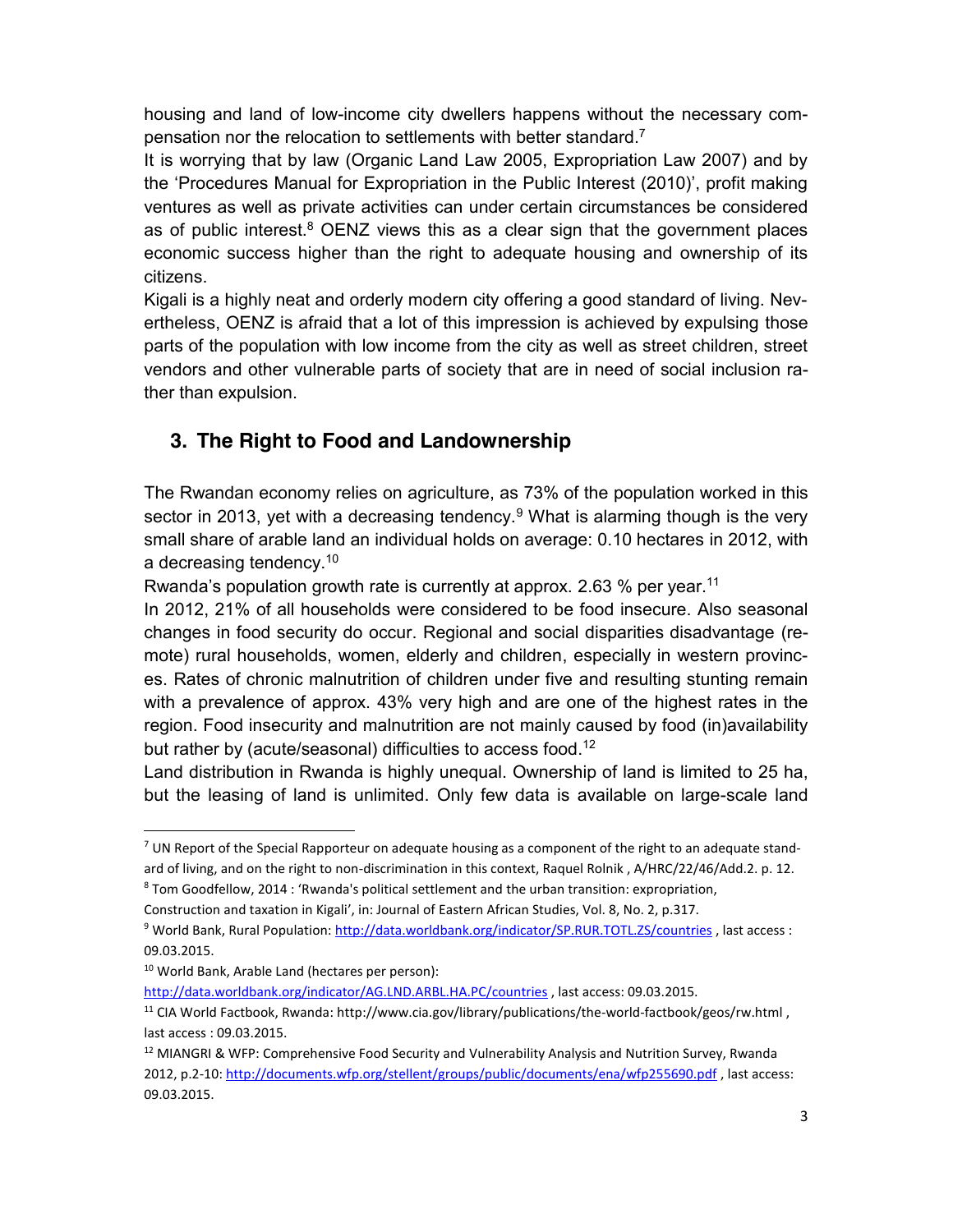ownership, but according to common knowledge amongst scholars "land holdings of hundreds or even thousands of hectares exist. Many of these are held by government and military representatives, other members of the urban elite and foreign investors. […]There seems to be a growing trend for the most productive lands (marshlands) to be leased to investors or producer associations".<sup>13</sup> Government support in agriculture is focusing on market oriented agricultural production and better-off peasants, not on small-scale farmers<sup>14</sup> who are the neediest with regard to food security and poverty alleviation.

Although governmental as well as international programs aim to alleviate poverty, reduce malnutrition and to improve overall standards, OENZ fears that on the other hand, economic development strategies focused on enhancing market and export oriented agricultural production could further aggravate already existing food insecurity in some regions and periods of the agricultural year, as well as general land scarceness and rural poverty. They would thus increase conflicts over land and other agricultural resources, degradation of soil, and raise the number of landless peasants.

## **4. Civil and Political Rights in Rwanda**

The tendency to limit democratic space has not declined since the presidential elections in August 2010 but has rather increased. Human Rights Watch states that "the political space is extremely limited and independent civil society and media remain weak". 15

Already before the elections in 2010, the right to peaceful assembly and association (Article 20 of the Universal Declaration of Human Rights) as well as the right to take part in the government of a country (Article 21) has been withheld from opposing individuals and opposition parties. Opponent parties like the *Parti Socialiste Imberakuri* (PS-Imberakuri), the *Forces Démocratiques Unifiées-Inkingi* (FDU-Inkingi) and the *Democratic Green Party* (DGP) continued to encounter trouble and massive hindrances to free political expression, work and participation in the government. Without judging on the political programs and intentions of opponent parties and individuals, OENZ is worried about government and other state institutions handling and politics of opponents and dissidents which it considers not being constructive for conflict management in Rwanda.

 <sup>13</sup> Deutsche Gesellschaft für Internationale Zusammenarbeit (GIZ) GmbH, Dr. Thomas Breuer et al., 2011: The potential of sustainable liquid biofuel production in Rwanda - A study on the agricultural, technical and economic conditions and food security, p. 20f.

<sup>&</sup>lt;sup>14</sup> Manuel Milz, 'The authorian face of the "Green Revolution". Rwanda capitulates to agribusiness', 08.08.2011: http://www.grain.org/bulletin\_board/entries/4322-the-authoritarian-face-of-the-greenrevolution-rwanda-capitulates-to-agribusiness , last access: 09.03.2015. 15 Human Rights Watch. 2015. World Report – Rwanda, p. 1.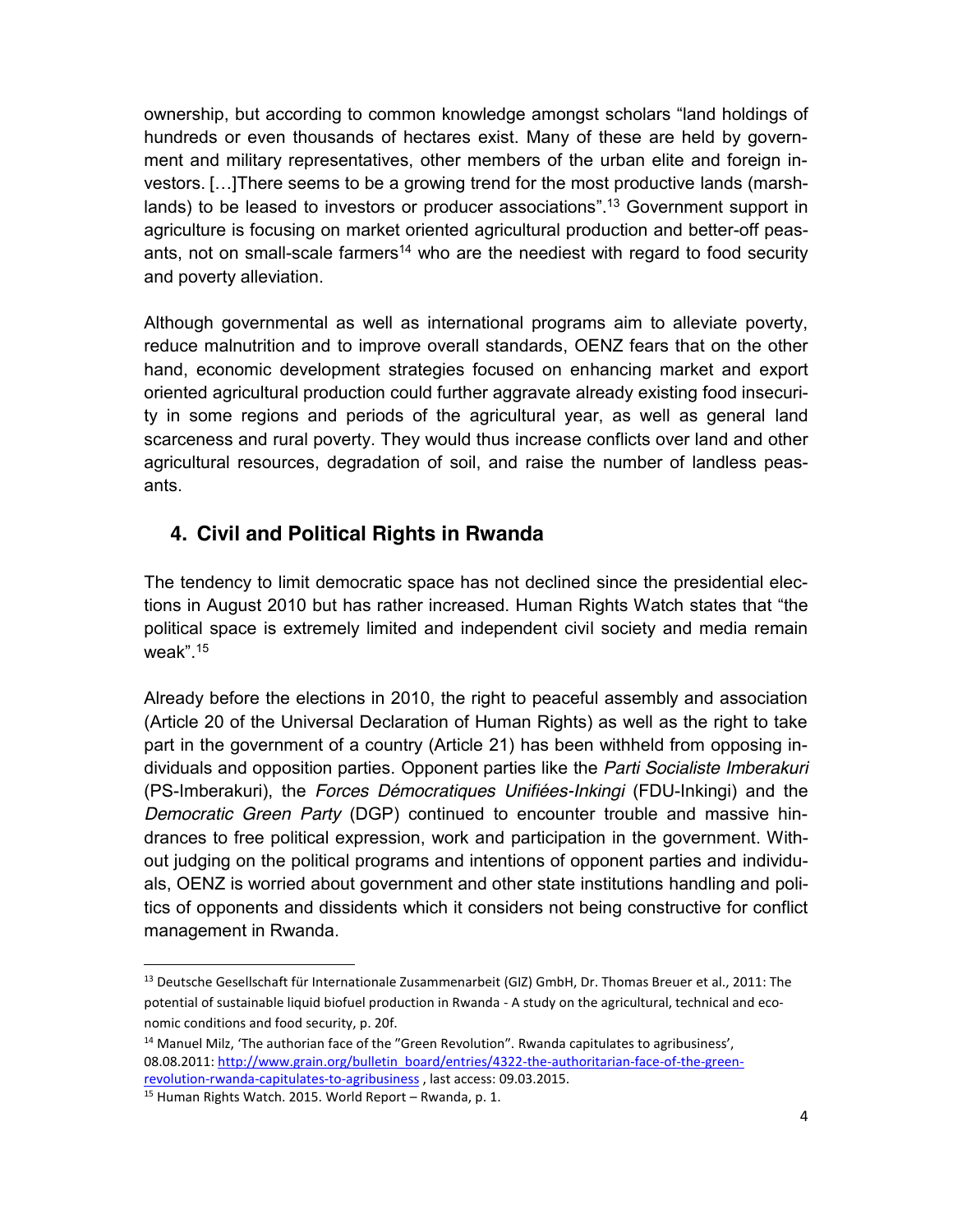Bernand Ntaganda, the founding president of the opposition party PS-Imberakuri, was arrested and jailed in June 2010 shortly before the elections for what officials called "endangering national security, divisionism, and attempting to organize demonstrations without authorization". <sup>16</sup> In February 2011, he was sentenced to four years in prison. He was released in 2014. PS-Imberakuri leader Alexis Bakunzibake who alleged that government agents kidnapped and tortured him in September 2012, returned to the country in 2013 and continued to serve as a leader of the unregistered faction of PS-Imberakuri.<sup>17</sup>

The Democratic Green Party registered officially on August 10, 2013, but was not able to participate in parliamentary elections, due to tight deadlines.<sup>18</sup> As only acting opposition party, members of the DGP have ever since been targeted with intimidations. The organizing secretary of the DGP, Jean-Damascène Munyeshyaka, is missing since June 27, 2014.<sup>19</sup> The Rwandan National Police has launched an investigation but did not deliver any results yet. The party's vice-president, André Kagwa Rwisereka, has been murdered in July 2010, with nobody found guilty in the case yet.<sup>20</sup> The government denied any involvement.<sup>21</sup>

Victoire Ingabire, the president of the FDU-Inkingi, a coalition of opposition parties, returned to Rwanda from exile in the Netherlands in 2010, announcing her intention to run as candidate in the upcoming elections. After a public speech at the National Genocide Memorial, she was imprisoned on charges of threatening state security and belittling the 1994 genocide. In 2013, the court increased her sentence from eight to 15 years on charges of spreading rumors intended to incite people to revolt. Lately, it was announced that her health worsened due to decreasing detention conditions such as reduced light in her cell which aim at crushing her morally.<sup>22</sup> Victoire Ingabire's husband, Lin Muyizere, risks losing his Dutch passport and being extradited to Rwanda due to two unknown witnesses who accused him of having been involved in

<sup>20</sup> Human Rights Watch. 2015. World Report – Rwanda, p. 2.

 <sup>16</sup> 'Rwanda: Opposition Leader's Sentence Upheld', 27.04.2012: http://www.hrw.org/news/ 2012/04/27/rwanda-opposition-leader-s-sentence-upheld , last access: 23.03.2015.

<sup>&</sup>lt;sup>17</sup> U.S. Department of State, Bureau of Democracy, Human Rights and Labor, 2013: Country Reports on Human Rights Practices for 2013, p. 3. http://www.state.gov/j/drl/rls/hrrpt/2013/af/220149.htm , last access: 13.03.15.

 $18$  HRW, C. Tertsakian 'Dispatches: Rwanda's Green Party registered at last  $-$  but what does it really mean?', 12.08.2013: http://www.hrw.org/news/2013/08/12/dispatches-rwandas-green-party-registered-last-whatdoes-it-really-mean , last access: 10.03.2015.

<sup>&</sup>lt;sup>19</sup> 'Rwandans mysteriously disappear', 24.08.2014 : http://www.theaustralian.com.au/news/latestnews/rwandans-mysteriously-disappear/story-fn3dxix6-1227034830774 , last access: 03.03.2015.

<sup>&</sup>lt;sup>21</sup> Stefanie Duckstein, 'Increasing arrests and disappearances rattle Rwandans', 28.08.2014: http://www.dw.de/increasing-arrests-and-disappearances-rattle-rwandans/a-17886527 , last access: 03.03.2015.

<sup>&</sup>lt;sup>22</sup> 'Rwanda: les conditions de détention de Victoire Ingabire dénoncées', 17.01.2015:

http://www.rfi.fr/afrique/20150117-rwanda-partisans-opposante-victoire-ingabire-fdu-denoncent-conditionsdetention , last access: 03.03.2015.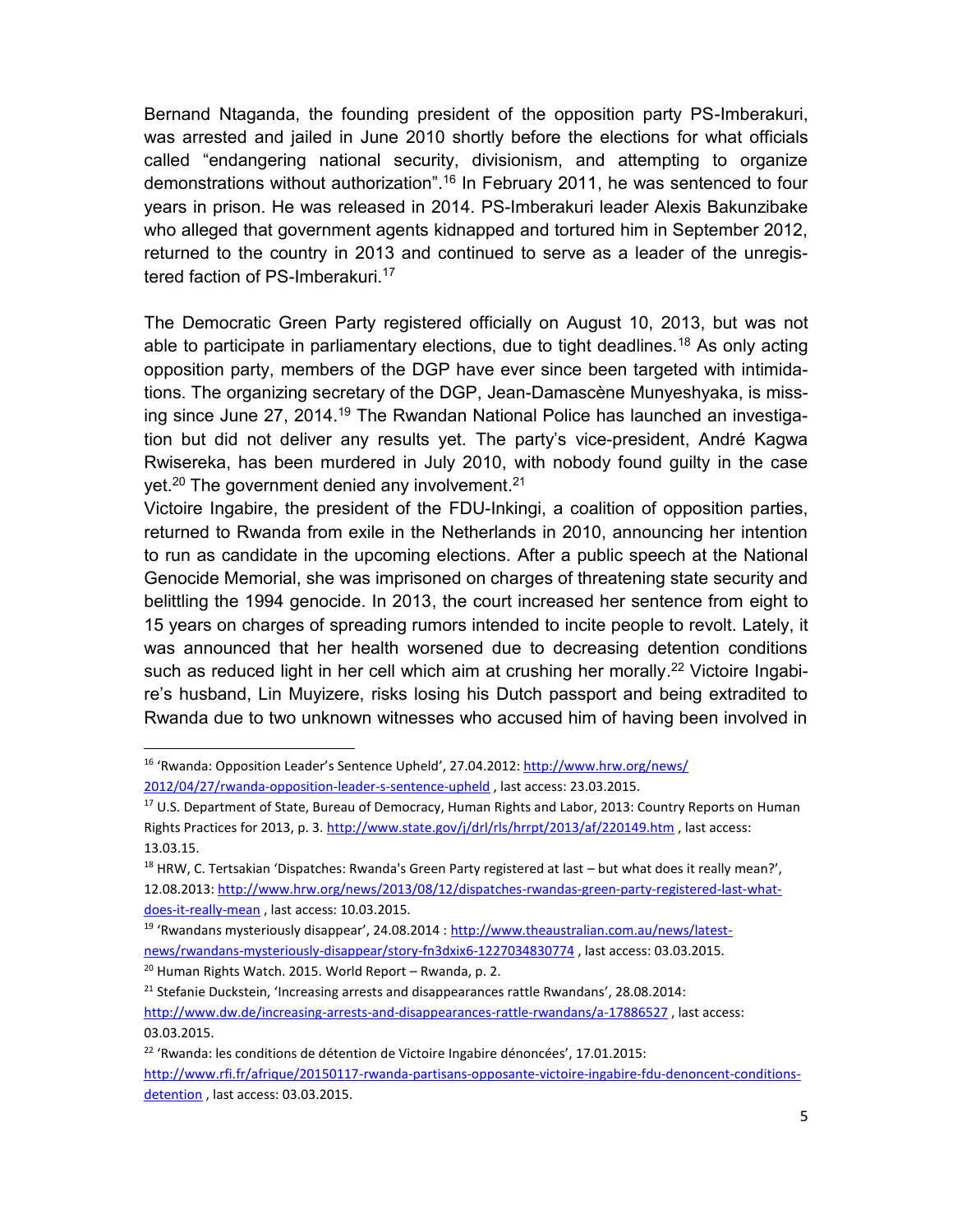the genocide.<sup>23</sup> Until the point of writing, it is not known if the Netherlands will pursue his extradition. Other members of FDU-Inkingi, namely Mr. Sylvain Sibomana, the FDU-Inkingi's Interim Secretary General and Mr. Dominique Shyirambere were sentenced to two years and five months respectively in prison in November 2013 for charges of organizing illegal protests while attending the appeal court hearings in the trial against the FDU-Inkingi's chairperson, Victoire Ingabire Umuhoza, on March 25, 2013, within the Kigali Supreme Court's premises and uttering defamation against Security Services. 24

Joël Mutabazi, a former body guard of President Kagame and 15 others, among them Joseph Nshimiyimana, an ex-RPF-soldier, are charged of eight crimes including terrorism, treason and conspiracy to murder, setting up an armed group, spreading rumors with the intention of inciting the public to rise up against the state, murder, crimes against the state and illegal possession of a firearm. <sup>25</sup> Both, Mutabazi and Nshimiyimana, were found guilty and sentenced to life imprisonment in October 2014. 26

Joël Mutabazi deserted from the army in 2011 and fled to Uganda where he was granted asylum. In 2012, he was almost shot and later illegally extradited from Uganda to be charged in Rwanda. Appearing in court, he pleaded not guilty and said that he will not participate in the trial as he was a refugee and illegally taken to Rwanda. Mutabazi is not directly linked to any opposition. At the time of writing, Joël Mutabazi's brother Jackson Kalemera, who had also been abducted from Uganda in 2012 and sentenced to four month in prison in Rwanda, was reported missing. It is feared he might be dead, murdered to raise pressure on his brother.<sup>27</sup>

In addition, a number of high-ranking Rwandan militaries, formerly close to President Paul Kagame, were arrested in Rwanda in August 2014, charged with crimes against state security<sup>28</sup> and inciting a rebellion by "spreading rumors" and "tarnishing the image of the country and government". The arrested militaries are the Defense Force Colonel Tom Byabagamba and his brother-in-law and retired Brigadier-General,

<sup>&</sup>lt;sup>23</sup> 'Rwanda uses the husband to break Ingabire', 03.10.2014: http://www.jambonews.net/en/news/ 20141003rwanda-uses-the-husband-to-break-ingabire/ , last access: 23.03.2015.

<sup>&</sup>lt;sup>24</sup> Human Rights Watch. 2014. World Report: http://www.hrw.org/world-report/2014/countrychapters/rwanda?page=1 , last access: 23.03.2015.

<sup>&</sup>lt;sup>25</sup> 'Joel Mutabazi sentenced to life for treason', The East African, 04.10.2015:

http://www.theeastafrican.co.ke/news/Joel-Mutabazi-sentenced-to-life-for-treason-/-/2558/2475244/- /ntxqfw/-/index.html , last access: 04.03.2015.

<sup>&</sup>lt;sup>26</sup> 'Ex-bodyguard jailed for trying to kill Rwandan President Kagame', Clément Uwiringiyimana, 03.10.2014: http://www.reuters.com/article/2014/10/03/us-rwanda-trial-idUSKCN0HS1L620141003 , last access: 04.03.2015.

<sup>&</sup>lt;sup>27</sup> Judi Rever, 'Brother of ex-guard to Kagame feared dead', 01.03.2015 : http://www.digitaljournal.com/ news/world/rwanda-wages-war-against-its-people-critics-allege/article/427217 , last access: 12.03.2015.

<sup>&</sup>lt;sup>28</sup> 'Military Purges in Rwanda Expose Cracks in Kagame Regime', Filip Reyntjens, 24.09. 2014:

http://www.worldpoliticsreview.com/articles/14087/military-purges-in-rwanda-expose-cracks-in-kagameregime , last access: 04.03.2015.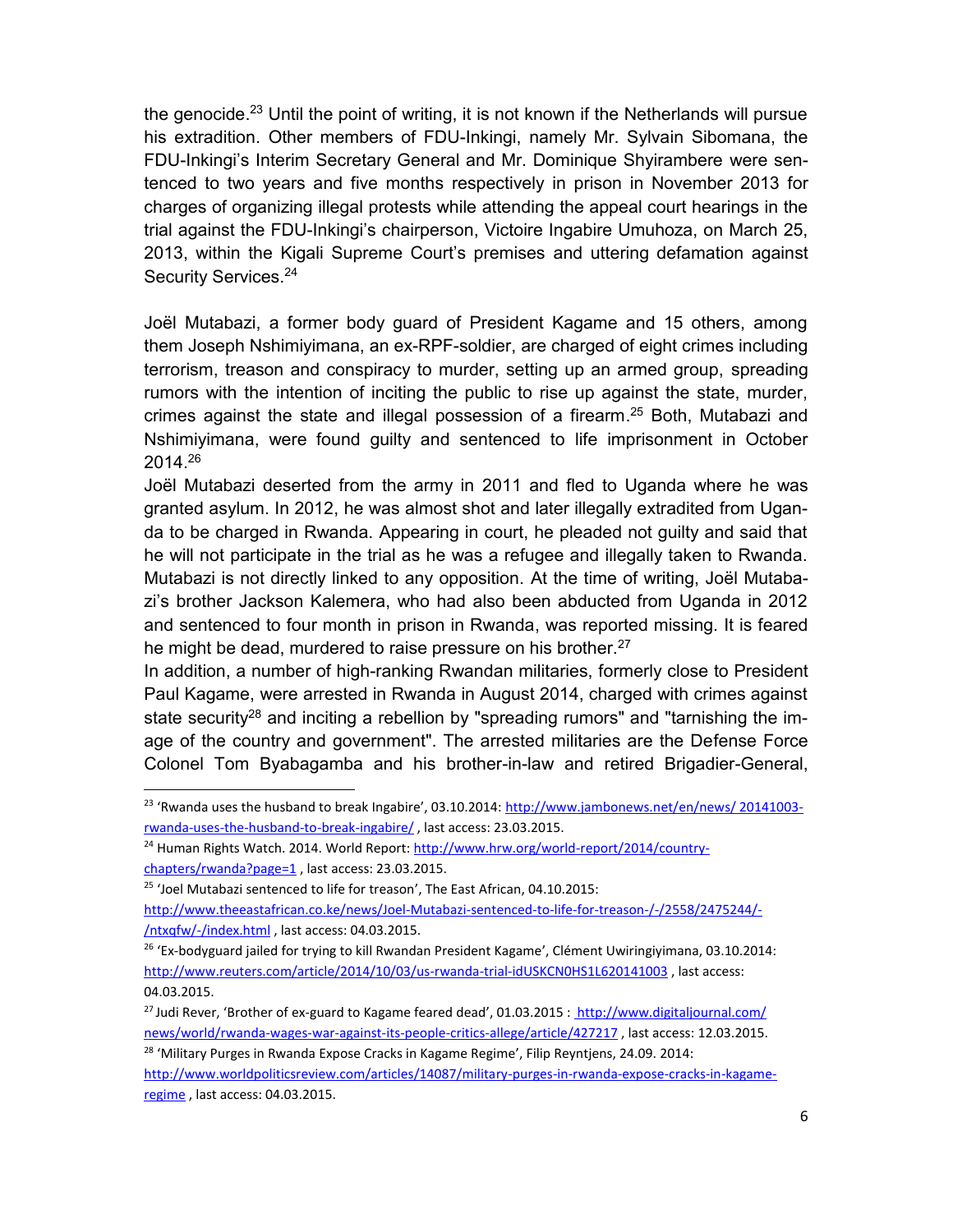Frank Rusagara. Other defendants in this trial include Rusagara's driver, Francois Kabayiza, and the retired captain, David Kabuye. Both, Byabagamba and Rusagara, have pleaded not guilty<sup>29</sup> to charges of inciting insurrection against the government. While David Kabuye was soon sentenced to six months in prison on charges of illegal possession of weapons, hearings on Byabagamba and Rusagara were not finished at time of writing. After his recent discharge, Kabuye published a report on "what happens in the prison" following a new court hearings on charges of "inciting insurrection and insulting senior government officials".<sup>30</sup> On September 20, 2014 the brother of Colonel Tom Byabagamba, Paul Manzi Byabagamba, his wife and son have been arrested without an official reason and are held in an unknown place. $31$ 

The pursuit of political opponents is not limited by the borders of the Rwandan state. In May 2011, the British intelligence service MI5 held evidence of threats and attempted assassination of political opponents in British exile, as among them the human rights activist René Mugenzi and Jonathan Musonera<sup>32</sup>, member of the Rwanda National Conference (RNC).

Threat is further posed on founding members of the RNC, a political movement in exile found in the US in 2010, led by exiled military officers of President Kagame's former inner circle. Three attempted assassinations have been carried out on the outspoken critic of President Kagame, General Kayumba Nyamwasa, former army chief, who is living in exile in South Africa, the last one dating from March 2014.<sup>33</sup> Three Rwandan diplomats were found to have been involved in the attack $34$ , revealing that the Rwandan Foreign Service is allegedly used to control Rwandans and public opinion about Rwandan abroad.

The constant threat on Rwandans in exile culminated in the murder of Patrick Karegeya, the former chef of intelligence service, on January 1, 2014 in Johannesburg, South Africa. The government denies any links to deaths of dissidents, but utters very

<sup>&</sup>lt;sup>29</sup> 'Rwanda: Col. Byabagamba, Rusagara Trial Adjourned As Suspects Plead Not Guilty', Edwin Musoni, 28.01.2015: http://allafrica.com/stories/201501280820.html , last access: 04.03.2015.

<sup>30</sup> "Former Rwanda officer charged with sedition", AFP, 16.03.2015:

http://www.dailymail.co.uk/wires/afp/article-2997684/Former-Rwanda-officer-charged-sedition.html, last access: 19.03.2015.

<sup>31</sup> 'Rwanda: des disparitions sèment le doute sur de nouvelles arrestations', 23.09.2014: http://www.rfi.fr/ afrique/20140923-rwanda-disparitions-sement-le-doute-nouvelles-arrestations/ , last access: 13.03.2015.

<sup>32</sup> 'René Mugenzi sur l'assassinat d'opposants rwandais: «La communauté internationale n'a rien fait»', 08.01.2014: http://www.rfi.fr/afrique/20140108-rene-mugenzi-assassinats-opposants-rwanda-kagame-

royaume-uni/ , http://www.independent.co.uk/news/uk/crime/rwandan-assassin-sent-to-kill-dissidents-in-uk-2286712.html, last access: 03.03.2015.<br><sup>33</sup> Tristan McConnell, 'Rwanda denies it's been trying to kill people in S. Africa, but says that one guy had it

coming', 13.03.2014 : http://www.globalpost.com/dispatch/news/regions/africa/140313/rwanda-denieskilling-dissidents-south-africa-Nyamwasa-Karegaya , last access: 04.03.2015.

<sup>34</sup> 'South Africa links Rwanda diplomats to attacks', 12.03.2014 : http://www.bbc.com/news/world-africa-26546105 , last access: 04.03.2015.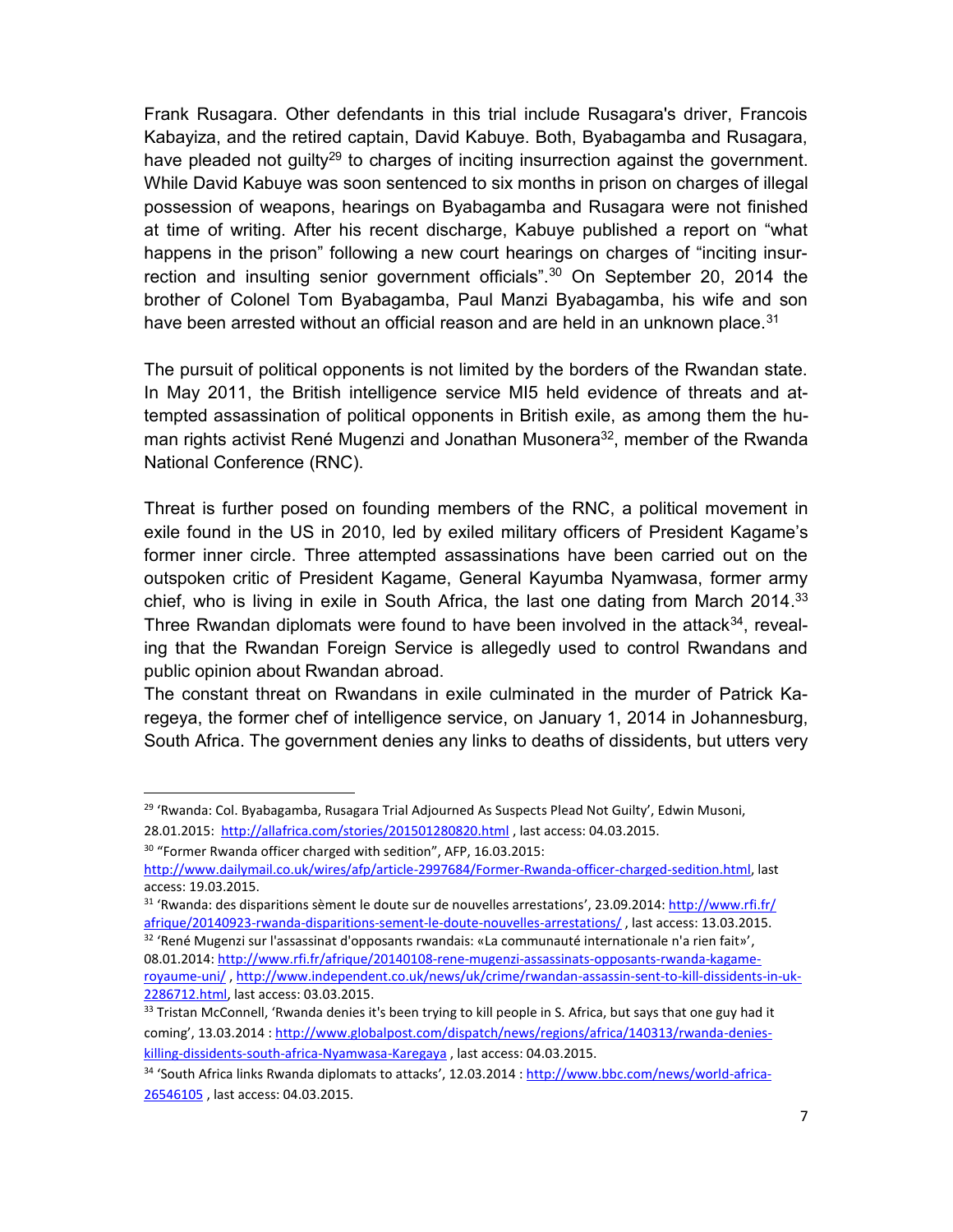clear warnings and palpable threats to everybody perceived as an enemy to the state security or traitor of the current Head of State.<sup>35</sup>

A list of disappeared or murdered political dissidents is provided in the Human Rights Watch publication "Repression Across Borders", dating from January 28, 2014<sup>36</sup>. What becomes clear is that these crimes often happened in a context of impunity. Investigations have in most cases not found the culprits and often those who are presumed to be responsible are linked to the Rwandan government.

Another example of a most likely politically motivated murder is the case of Gustave Makonene, an anti-corruption activist working for Transparency International. He was found murdered near the border with the Democratic Republic of Congo (DRC) in July 2013. Investigations in this case have been very slowly. Only after international pressure on the Rwandan government, two police officers were sentenced to 20 years in prison in January 2015 as they confessed and co-operated with the authorities.<sup>37</sup> According to the prosecutors Makonene has been killed in order to prevent him revealing their involvement in illegal mineral smugglings across the border with the DRC. HRW also underlined that Gustave Makonene recently dealt with the involvement of the police in allegations of corruption.<sup>38</sup>

Two leaders of the Human Rights organizations LDGL (League for the defense of human rights in the Great Lakes region), Joseph Sanane and Epimack Kwokwo, had been separately arrested at the Rwandan-Burundi border in August 2011. After a questioning both were released the same or the next day and no charged were brought against them. This action is perceived as to intimidate the at that time active and independent human rights organization LDGL which is working transnationally in the region of the Great Lakes.<sup>39</sup> By now LDGL has become very quiet in its work.

Other human rights organizations have been weakened by the infiltration of progovernmental employees, as it happened with the Rwandan League for the Promotion and Defence of Human Rights (LIPRODHOR) in 2013, when presumed progovernment members took control of the NGO's board.<sup>40</sup>

<sup>&</sup>lt;sup>35</sup> 'Rwanda's President Paul Kagame warns traitors', 13.01.2014: http://www.bbc.com/news/world-africa-25713774 , last access: 04.03.2015.

<sup>&</sup>lt;sup>36</sup> HRW: 'Repression Across Borders - Attacks and Threats Against Rwandan Critics and Opponents Abroad', 28.01.2014: http://www.hrw.org/sites/default/files/related\_material/2014\_Rwandansattackedabroad.pdf , last access: 04.03.2015.

<sup>37</sup> 'Meurtre de Gustave Makonene au Rwanda: deux policiers condamnés', 24.01.2015:

http://www.rfi.fr/afrique/20150124-proces-assassinat-gustave-makonene-rwanda-deux-policiers-condamnes-20-ans-prison/ , last access: 09.03.2015.

<sup>38</sup> Wenzel Michalski, 'A Quiet Murder in Rwanda', 20.07.2014: http://www.hrw.org/news/2014/07/20/quietmurder-rwanda , last access : 09.03.2015.

<sup>&</sup>lt;sup>39</sup> 'Rwanda: Arrest of Epimack Kwokwo and Joseph Sanane', 24.08.2011 : http://archive-

org.com/page/312881/2012-09-26/http://frontlinedefenders.org/node/15884 , last access: 09.03.2015.

<sup>40</sup> Human Rights Watch, World Report. 2014. 'Events of 2013', p. 156.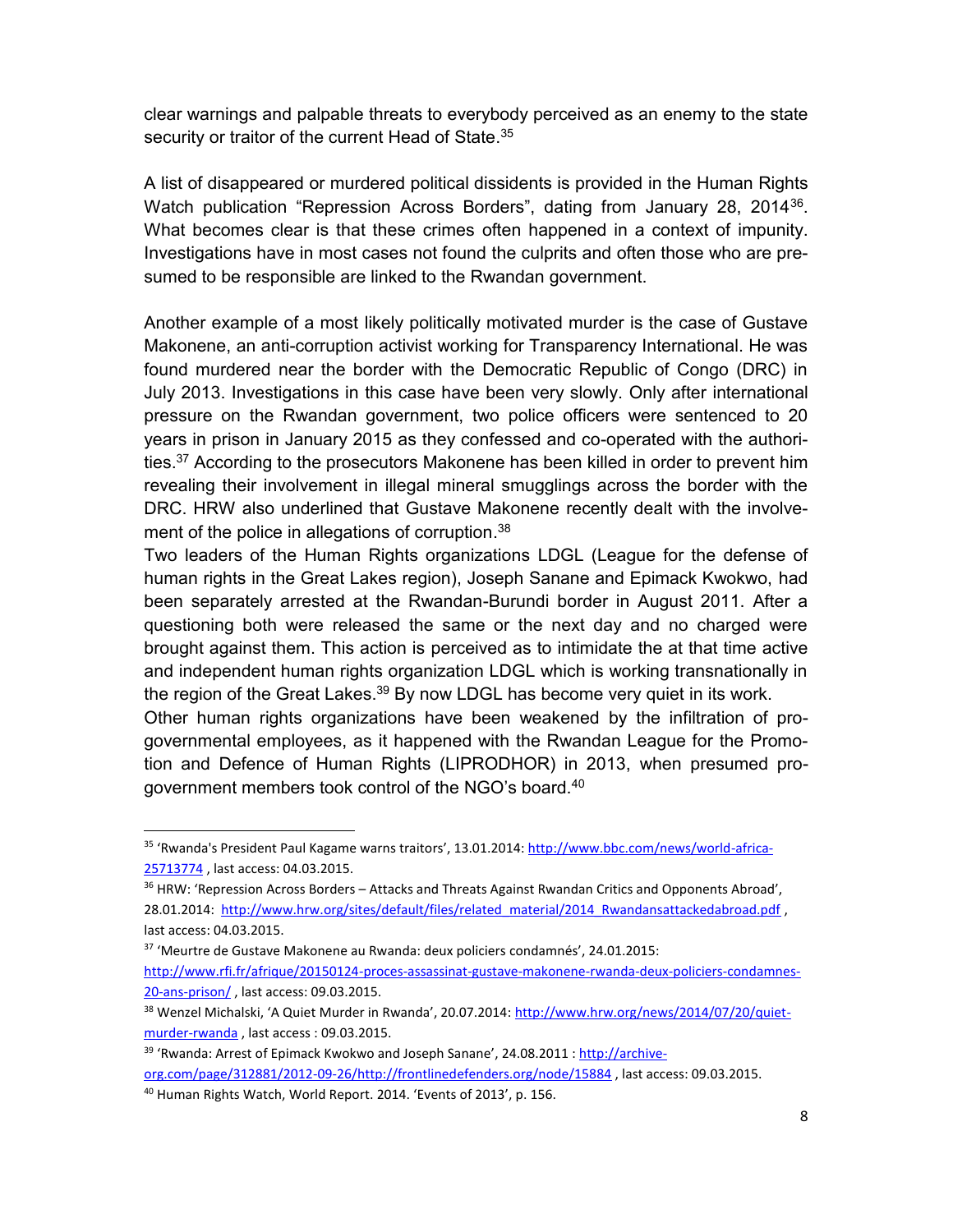#### **5. Access to Justice**

To handle those cases awaiting their trials, the historical local or village courts called "*Gacaca*" have been taken as model for a new mechanism of transitional justice in dealing with the 1994 Rwandan genocide on Tutsi. These new Gacaca courts officially closed on 4th May 2012.<sup>41</sup> In total, they handled about 1.9 million cases. While the government speaks of a success story, human rights organizations remain divided. Gacaca courts dealt with a high number of cases in a rather short time, thereby relieving the national justice system. They were also considered an important step towards national reconciliation. Nevertheless, the courts partly lacked professionalism and did not live up to international standards of justice.

For example, Gacacas did not offer a statutory right to legal defense. Furthermore, the judges were recognized members of the society but had a limited legal training, which made it unlikely that they could rightly deal with genocide cases. The government announced that they would try misjudgments again in the national framework but this has not happened, yet. Human Rights Watch - Report: Justice Compromised (31.05.2011) noted that they saw many cases where witnesses would not speak up in favor of a defendant as they feared to be socially excluded or punished on charges of genocide-denial or similar. A number of verdicts were overshadowed by mistrials, corruption and settlement of old scores.<sup>42</sup> Lastly, war and other crimes committed by former soldiers of the Rwandan Patriotic Front (RFP) have been explicitly exempted from the prosecutions in Gacaca.<sup>43</sup>

#### **6. Reconciliation**

The main responsibility for reconciliation efforts in Rwanda lies with the state run body 'National Unity and Reconciliation Commission' (NURC), established in 1999.44 Programs like the '*Ingando* Reconciliation Camps' are supposed to promote peace, patriotism, social unity and a good understanding of recent history. Not much evidence is available on what exactly takes place in these camps. Some sources perceive them as tool to impose the "revisited and officialised historical narrative […]. Though many regard it as the 'true' or 'real' history, this official historical narrative is more functional than objective. […] The narrative has not been arrived through a continuous discussion and is not open to public critique or rejection".<sup>45</sup> Key aspects of

 <sup>41</sup> http://www.un.org/en/preventgenocide/rwanda/about/bgjustice.shtml , last access: 25.02.2015.

<sup>42</sup> 'Rwanda: Mixed Legacy for Community-Based Genocide Courts', 31.05.2011: http://www.hrw.org/news/ 2011/05/31/rwanda-mixed-legacy-community-based-genocide-courts , last access : 23.03.2015.

<sup>43 &#</sup>x27;Rwanda ends Gacaca genocide tribunals', 19.06.2012: http://www.dw.de/rwanda-ends-gacaca-genocidetribunals/a-16033827 , last access: 09.03.2015.

<sup>&</sup>lt;sup>44</sup>UN Outreach Programme on the Rwanda Genocide, March 2014: http://www.un.org/en/preventgenocide/ rwanda/pdf/Backgrounder%20Justice%202014.pdf , last access: 04.03.2015.

<sup>45</sup> Refugee Studies Centre, University of Oxford. Working Papers No. 80. Purdeková, Andrea. 2011: Rwanda's Ingando camps - Liminality and the reproduction of power, p. 27.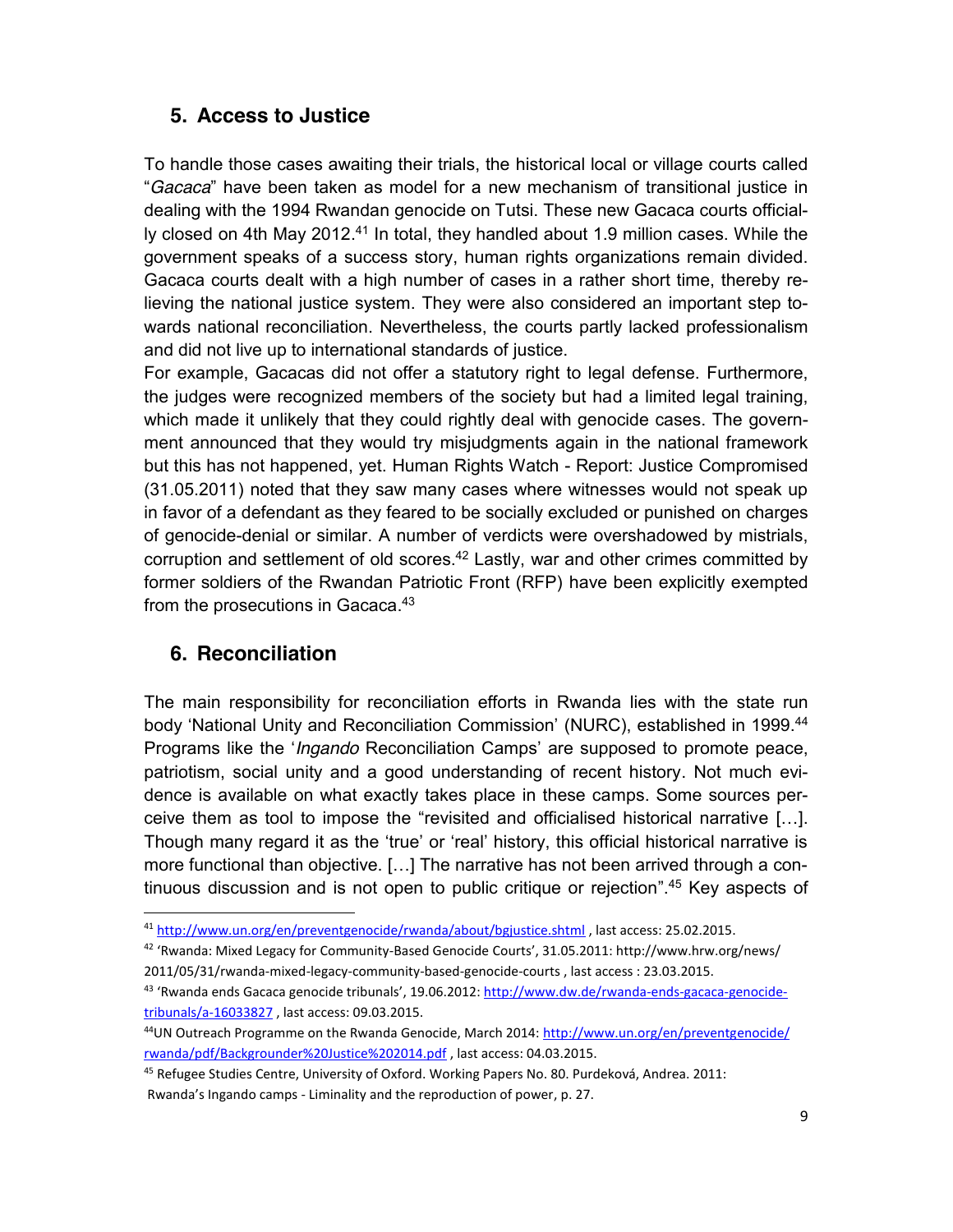Ingando were "unity-building, militarization and politicization" with the aim to (trans-) form "ideal citizens".<sup>46</sup> The government's praise of the Ingando-mecanism "purposefully conceals the reality that animosities still exist and even nourish in Rwandan society. Although there are Rwandans who agree that the seeds of reconciliation have indeed been planted and are bearing fruit, there are still others who speak of bitterness, a simmering, a country at times waiting to explode."<sup>47</sup> But as such state programs (camps, workshops, school-curricula, etc.), are imposed to its citizens and held without transparency, they do not contribute to confidence building neither to democracy, reconciliation and peace-building.

### **7. Arbitrary Arrests, disappearances, torture and extrajudicial executions**

Arbitrary arrests, extrajudicial killings and torture are not omnipresent in Rwanda but they do happen and security agents (police and other) usually remain unpunished for these crimes. In most cases, arbitrary arrests occur in connection with unwanted criticism against state authorities or after political actions of opposition parties, NGOs or the media.

According to Amnesty International the Rwandan Military Intelligence runs a parallel system of arrest and detention<sup>48</sup>, with secret but nevertheless known centers for detention. AI reports 45 cases of unlawful detention and 18 cases of alleged torture by the military intelligence service in 2010 and 2011 and estimates the actual number to be higher.<sup>49</sup> AI further reports that the roles of the military and the police in arresting suspects is increasingly blurred since early 2010. The cooperation of the Rwandan Defense Force, the Rwandan National Police, the National Intelligence and Security Service and the Rwanda Correctional Service was formalized by establishing a Joint Operational Centre. This is a threat to the accountability and traceability of cases.<sup>50</sup>

In July 2014, about 40 corpses have been found in Lake Rweru, which borders Rwanda and Burundi. Local fishermen, who have found the corpses, reported that they were floated into the lake from the Akagera River coming from Rwanda. Rwanda and Burundi governments both see the origin and responsibility for the corpses lying with the other state. The African Union took over investigations but no results were published by the time of writing.

 <sup>46</sup> Ibid. p. 29, p.28.

<sup>47</sup> Mgabako, Chi. 2005: Ingando Solidarity Camps: Reconciliation and Political Indoctrination in Post-Genocide Rwanda, Harvard Human Rights Journal, Spring 2005, Vol. 18, p. 224.

<sup>48</sup> Amnesty International, 2012: Rwanda: Shrouded in Secrecy - Illegal Detention and Torture by Military Intelli-

gence, p. 15.

<sup>49</sup> Ibid, p. 7.

<sup>50</sup> Ibid, p. 15.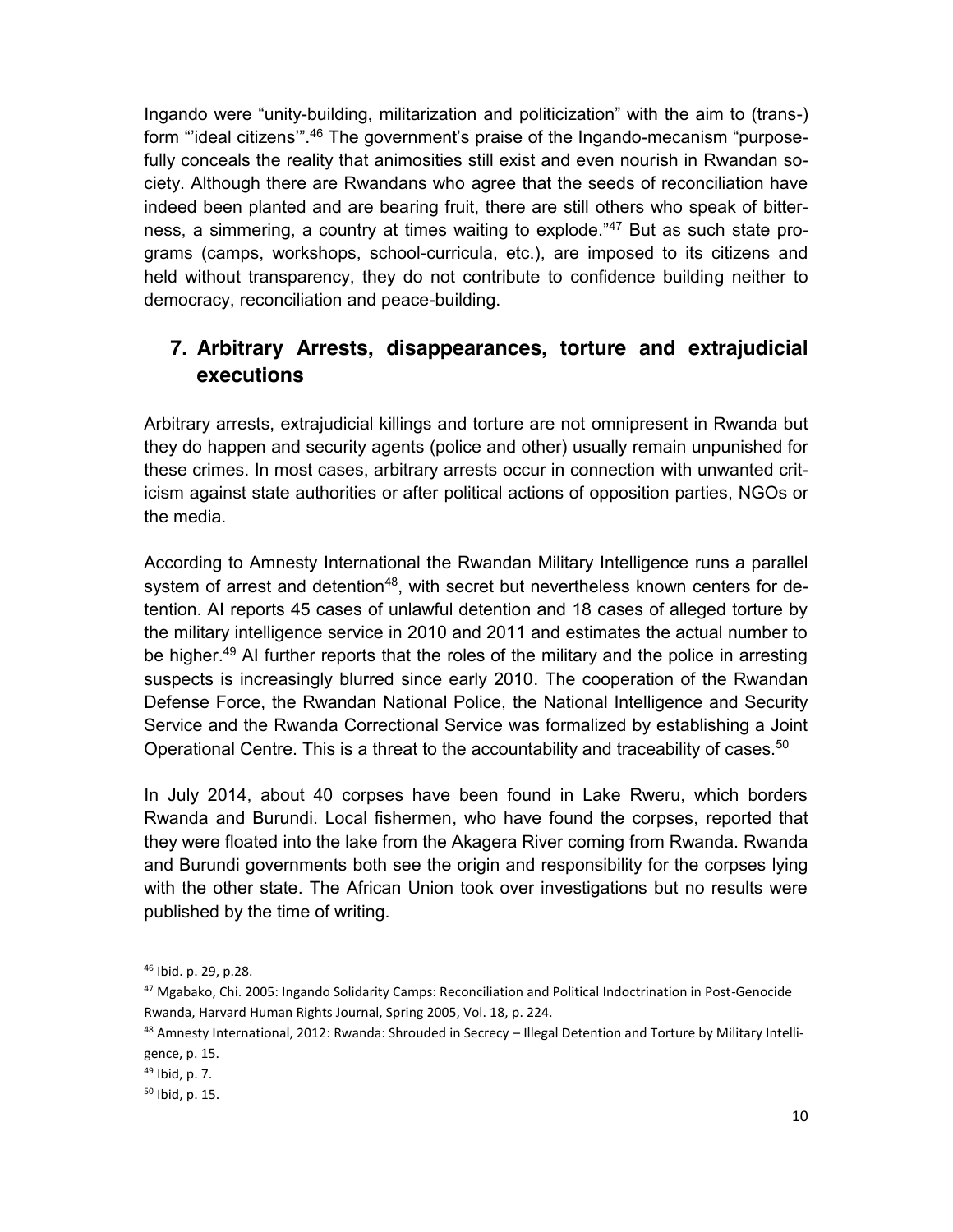According to a report of Human Rights Watch there have been an increased number of disappearances in March and April 2014. HRW documented at least 14 cases of forcibly disappeared or reportedly missing persons.<sup>51</sup>

On November 13, 2014 Emile Gafirita, former bodyguard of the President, disappeared in Nairobi, Kenya. He came forward as witness in the process led by Nathalie Poux and Marc Trévidic at the '*Tribunal de Grande Instance*' in Paris that investigates the shooting of president Habyarimana's plane on April 6, 1994.<sup>52</sup> Until today, no news of his whereabouts has been reported.

### **8. Freedom of Expression, Opinion and Association**

The laws against divisionism and genocide ideology are in some cases used to suppress and incriminate oppositional opinions or to detain and incarcerate political opponents and dissidents thereby creating a legal frame for repression. <sup>53</sup> Questioning the history of the RPF or mentioning murders and crimes the RPF has committed between 1991 and 200154, touches a narrative of RPF as safeguard against ethnic violence, which responds a profoundly rooted fear of constant thread of Tutsi which results from an experience of two to three generations who experienced the threat of extermination and eviction. In addition, these accusations are at the core of political rationale of those political opponents that are part or close of stakeholders who committed, supported or sympathized with the regime or even the genocide in 1994 as "legal defense of Hutu" against RPF what they perceive as Tutsi domination. Therefore, the Rwandan government and RPF consider and denounce mentioning of crimes allegedly or probably committed by RPF (elements) as revisionism and as (pretext for) denial of the genocide against Tutsi. They regard them as high treason and punish them by the law against divisionism.

This happened on October 1, 2014 when BBC2 broadcasted the controversial documentary: "Rwanda's Untold Story" dealing with the downing of the presidential airplane and the following genocide in 1994. The documentary caused a national scandal as well as international turmoil. The Rwandan government responded by accusing BBC2 of genocide denial. Consequently, the BBC's Kinyarwanda radio-program was suspended and an investigation launched by the Rwanda Utilities Regulatory Authority (RURA). The inquiry commission published their report in March 2015 and

<sup>52</sup> Tristan McConnell, 'Rwanda's disappearing dissidents', 23.11.2014:

 <sup>51</sup> 'Rwanda: Spate of Enforced Disappearances', 16.05.2014: http://www.hrw.org/news/2014/05/16/rwandaspate-enforced-disappearances , last access: 13.03.2015.

http://www.globalpost.com/dispatch/news/regions/africa/141123/rwanda-disappearing-dissidents-emilegarfirita-paul-kagame-hutu-tutsi-genocide , last access : 12.03.2015.

<sup>&</sup>lt;sup>53</sup> Report of the Special Rapporteur on the rights to freedom of peaceful assembly and of association, Maina Kiai, 2014, A/HRC/26/29/Add.2.

<sup>&</sup>lt;sup>54</sup> ONHCR, Mapping human right s violations 1993-2003: http://www.ohchr.org/Documents/ Countries/CD/DRC\_MAPPING\_REPORT\_FINAL\_EN.pdf , last access 13.03.2015.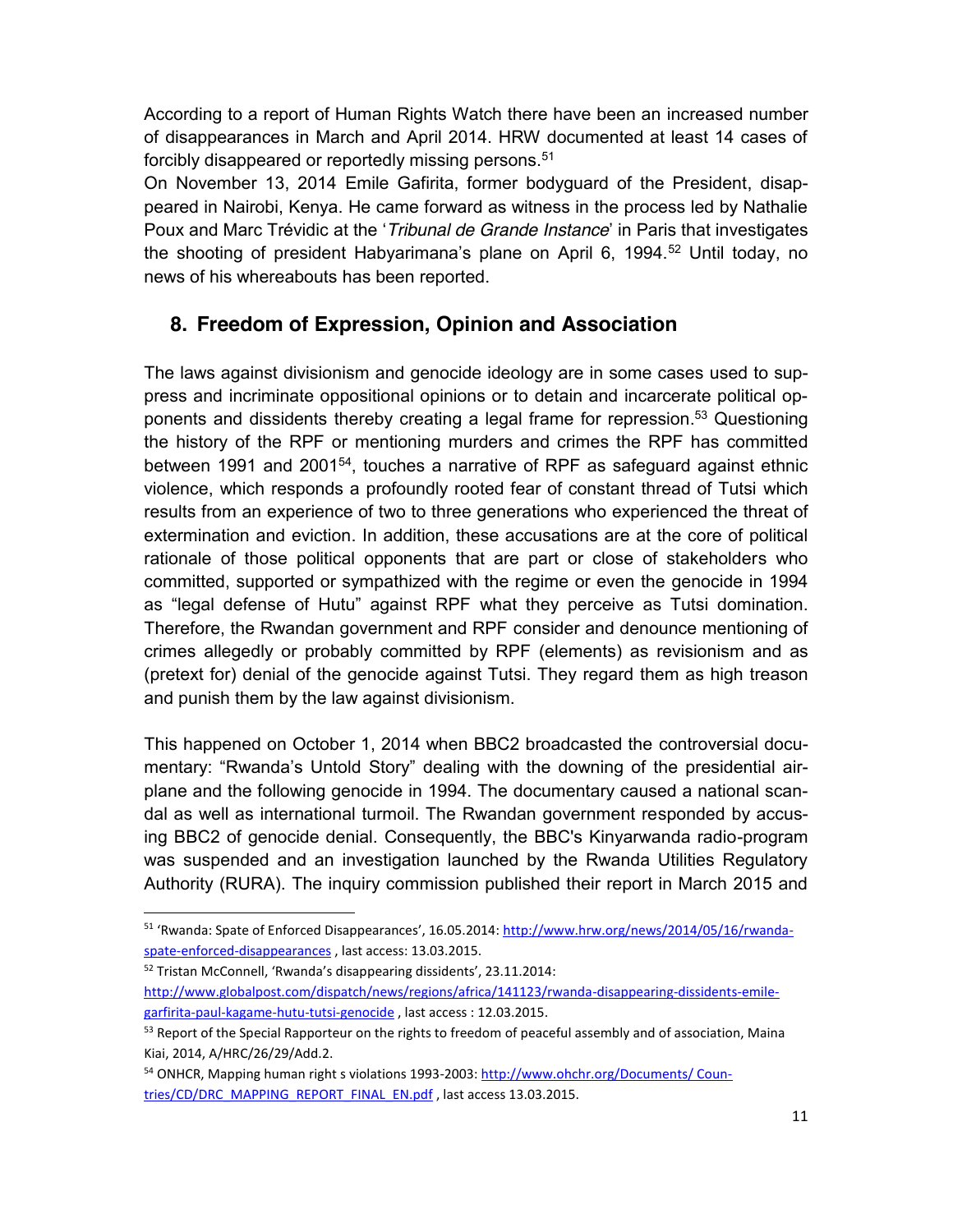accused BBC of having broken the law of genocide denial and thus recommended the government to ban BBC from broadcasting on Rwanda's airwaves, something that would further narrow the media landscape in Rwanda.

But freedom of media is also more generally limited in Rwanda. The Rwandan Penal Code (Article 234) punishes insults in any form of officials, police or the president; therefore journalists largely abstain from criticizing the government or reporting on police or military issues.55

In 2015, Rwanda ranks place 161 out of 180 on the Reporters Without Borders' World Press Freedom Index.<sup>56</sup> Over the past twelve years, a sharp downward trend on the RWB-barometer can be observed.<sup>57</sup> President Paul Kagame himself is listed as a predator to Press Freedom by Reporters Without Borders.58 Because of the increasing threats drastic self-censorship within human rights organizations and media is widespread in order to avoid any confrontation with the authorities.

The popular newspapers '*Umusesu*' and '*Umuvungizi'* have been banned for six months in April 2010 because of their partial critical reports. Journalist Jean Léonard Rugambage of the tabloid Umuvugizi has been shot on  $24<sup>th</sup>$  June 2010 in Kigali after doing research on the attempted murder of Faustin Kayumba Nyamwasa. Two suspects, Didace Nduguyangu and police officer Antoine Karemera have been arrested shortly after the incident. Didace Nduguyangu confessed the murder, claiming he had been hired by Antoine Karemera to revenge his brother who had been killed in the genocide. In 2010 both have been sentenced to life in prison, a verdict that was appealed in 2011 and changed into 10 years of prison for Didace Nduguyangu and acquittal for Antoine Karemera. Investigators allegedly considered only the motive of personal revenge, not the possibility that Rwandan officials could have been involved in the case. Although the case is not met with impunity, the complete ignorance of a political motive gives the impression of a partial justice system.59

Having publically claimed rising tensions before the elections in 2010 and published alleged cases of corruption among high members of the government, including Pres-

 <sup>55</sup> Anton Harber, Committee to Protect Journalists, 'Legacy of Rwanda genocide includes media restrictions, self-censorship – Twenty years after massacres, Rwanda stable but its media restricted', 08.12.2014: https://cpj.org/reports/NEWrwanda2014-english.pdf, p.3, last access : 12.03.2015.

<sup>56</sup> Reporters Without Borders, World Press Freedom Index 2015: http://index.rsf.org/#!/ , last access: 04.03.2015.

<sup>57</sup> Reporters Without Borders, Rwanda: http://index.rsf.org/#!/index-details/RWA , last access: 04.03.2015.

<sup>58</sup> Reporters Without Borders, Thoughts of Paul Kagame: http://en.rsf.org/predator-paul-kagame,44530.html, last access: 04.03.2015.

<sup>&</sup>lt;sup>59</sup> 'Rugambage Murder Trial – One Defendant gets 10 years, the other acquitted', 21.09.2015: http://en.rsf.org/rwanda-rugambage-murder-trial-one-21-09-2011,41036.html , last access: 13.03.2015.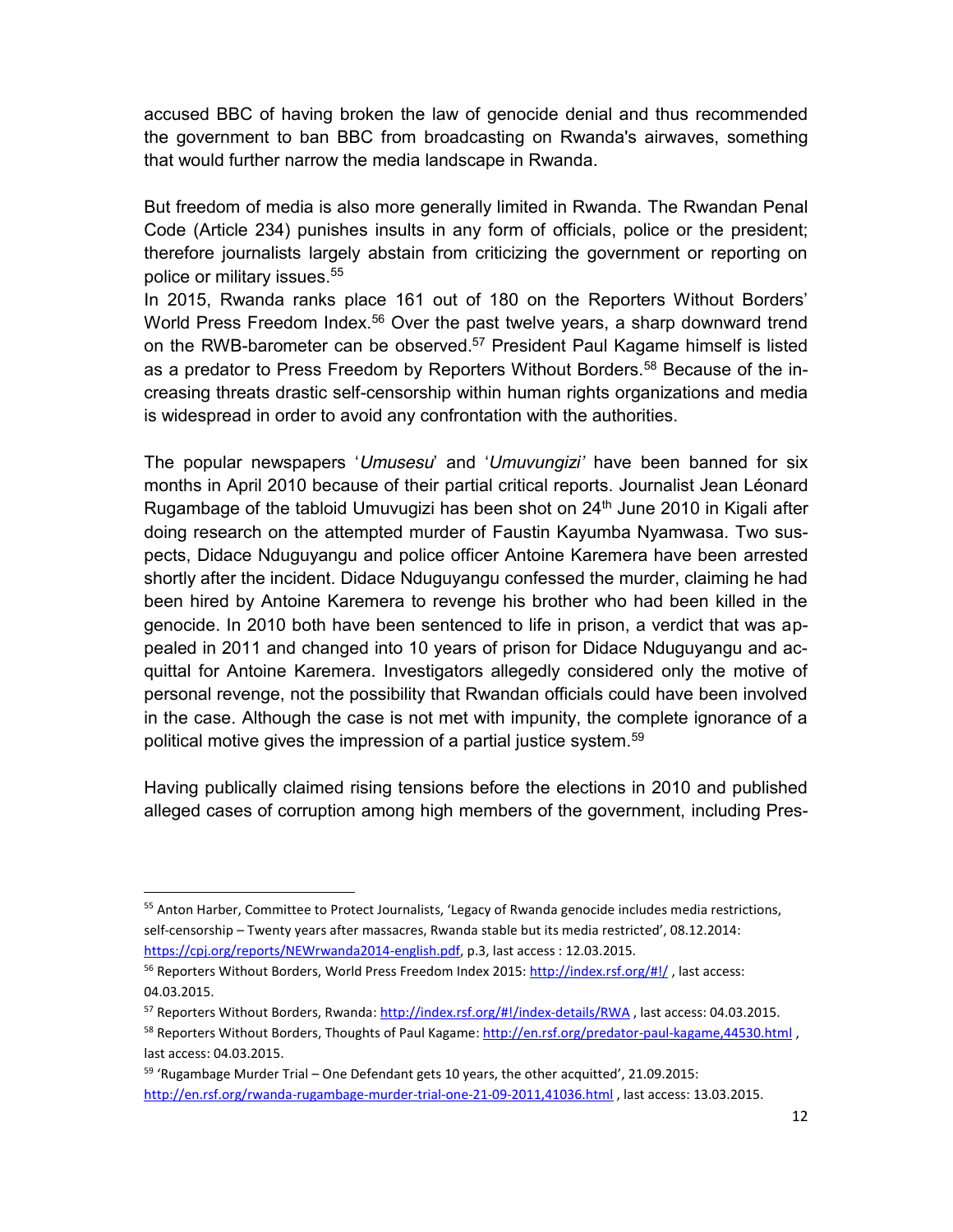ident Kagame, in articles published in 'Umurabyo'<sup>60</sup>, the two journalists Agnès Uwimana Nkusi and Saidath Mukakibibi were charged in June 2010. Agnès Uwimana Nkusi initially faced a sentence of 17 years on charges of inciting "civil disobedience", "prompting division" and "genocide denial". Due to health issues the Supreme Court reduced the sentence to four years in 2012 - three for "damaging state-security" and one for the "defamation of President Kagame". Agnès Uwimana Nkusi has already been imprisoned for one year in 2007 for publishing an anonymous letter that was critical of the government in Umurabyo. Saidath Mukakibibi, who was detained with her, was originally sentenced to seven years on the same grounds. On appeal, her sentence was reduced to three years on a charge of "attacking state security".<sup>61</sup> Reporters Without Borders underlined that they were relieved about the freeing of these journalists but also emphasized that those detentions should have never happened as they were arbitrary and unjust. 62

The musician Kizito Mihigo was said to be close to President Kagame and therefore his arrest in April 2014 came as a surprise to many. According to the authorities, he and his co-defendants - Cassien Ntamuhanga, programme director of the Christian radio station 'Amazing Grace', ex-soldier Jean Paul Dukuzumuremyi and Agnès Niyibizi, a student and former receptionist - are accused of forming a criminal gang, aiding the formation of a criminal gang, conspiracy against the established government or president of the republic, complicity in a terrorist act, murder and conspiracy to commit murder. Security forces found explosive substance in his house. Mihigo was charged to have mobilized the youth to join the RNC. Kizito confessed his guilt. But many people doubt the fairness of the trial as the charges against Mihigo coincidences with the release of a controversial song dealing with "lives brutally taken but not qualified as genocide<sup>"63</sup> which clearly challenges the Kagame government by violation the taboo to mention Hutu victims in 1994.

The journalist Cassien Ntamuhanga claimed to have been kidnapped by the police, psychologically tortured, held incommunicado for several days and forced to confess.64 The three defendants Mihigo, Ntamuhanga and Dukuzumuremyi were con-

 <sup>60</sup> 'Ruanda-Agnès Uwimana Nkusi und Saidati Mukakibibi', May 2013: http://www.amnesty.de/briefe-gegendas-vergessen/2013/5/ruanda-agnes-uwimana-nkusi-und-saidati-mukakibibi , last access : 23.03.2015.

<sup>&</sup>lt;sup>61</sup> Freedom Now, Past Campaigns, 'Agnes Uwimana Nkusi': http://www.freedom-now.org/campaign/agnesuwimana-nkusi/ , last access: 04.03.2015.

<sup>62</sup> Reporters Without Borders, 'Newspaper Reporter Freed on Completing Three-Year Jail Term, 26.06.2013: http://en.rsf.org/rwanda-newspaper-reporter-freed-on-25-06-2013,44848.html , last access: 04.03.2015.  $63$  Youtube, Igisobanuro Cy'urupfu by Kizito Mihigo (The meaning of death: English subtitles), 15.04.2015: https://www.youtube.com/watch?v=S2n8hTQl2lL, last access: 04.03.2015.

<sup>&</sup>lt;sup>64</sup> RFI, 'Procès de Kizito Mihigo: comparution de Cassien Ntamuhanga', 15.11.2014 : http://www.rfi.fr/afrique/ 20141115-justice-rwanda-cassien-ntamuhanga-proces-kizito-mihigo/ , last access: 04.03.2015.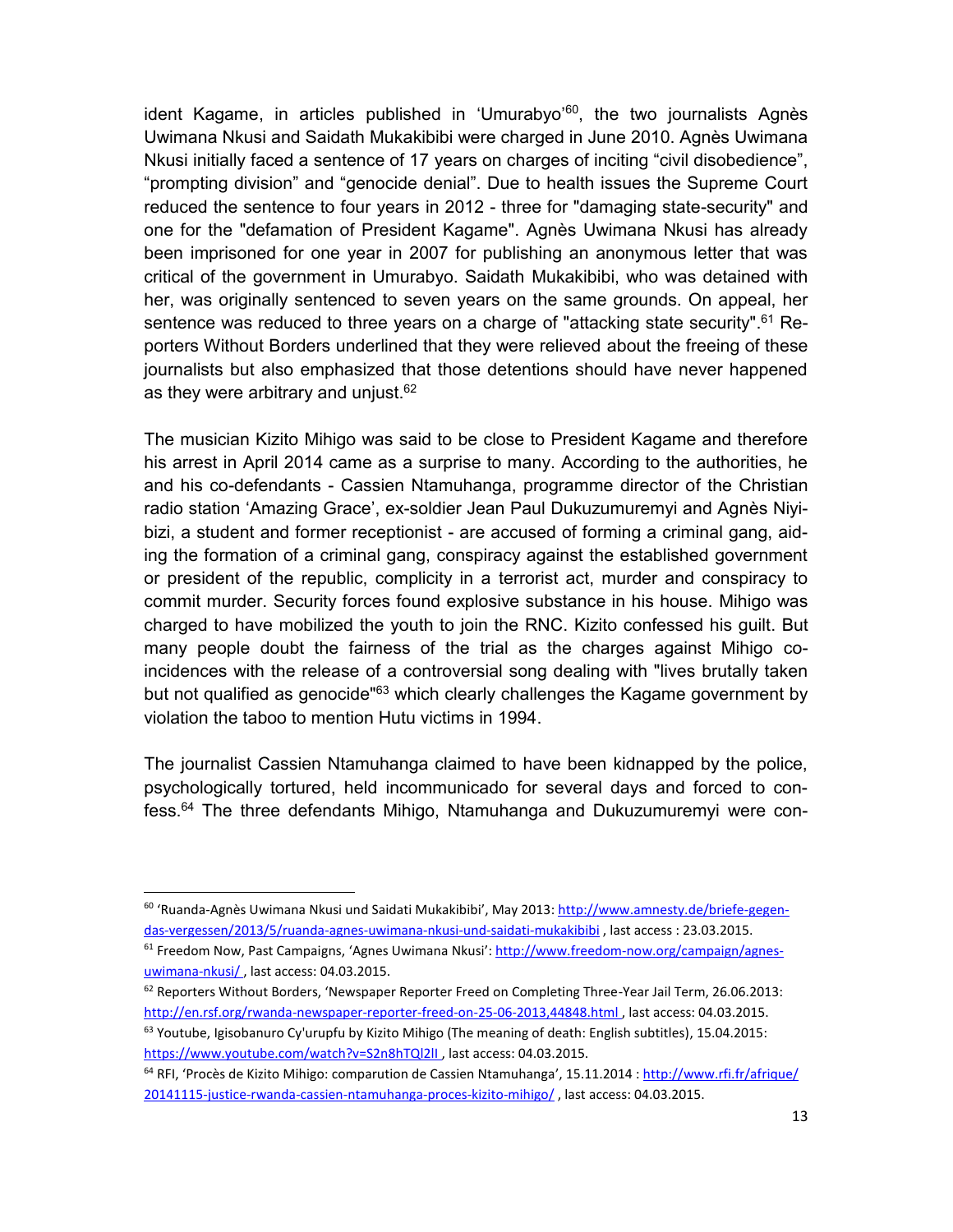victed to 10, 30 and 25 years in prison respectively. Agnès Niyibizi has been acquitted.65

A 'Joint Action Forum for Development' has been established in 2013, to which international NGOs automatically have to become member. They have to report regularly on their activities and hand on reports on their budget and annual action plans, which have to be approved before being implemented.<sup>66</sup>

National and international NGOs have to undergo every two years a reaccreditationprocess with the Rwandan Governance Board that is bureaucratically burdensome, time- and means-consuming. Eventually they fall victim to a concerted governmental "discretization-campaign" as happened with Human Rights Watch in 2014 after publishing a report on recently disappeared Rwandan citizens.

# **10. International Humanitarian Law and Extraterritorial Obligations**

Since 2001, Rwanda has achieved considerable political, economic and military influence in the eastern provinces of the Democratic Republic of Congo (DRC).

Ex-CNDP (National Congress for the Defense of the People) Commander Bosco Ntaganda and his fighters are considered as Rwandan proxies in Eastern Congo and have received support from Rwanda government and military. They were integrated into the Congolese army as part of a peace agreement. In April 2012, Ntaganda led a revolt and became one of the main leaders of the new rebel group M23. Like other rebellions in DRC, M23 fighters have been responsible for widespread war crimes including summary executions, rapes and forced recruitment of children. In March 2013, following fights between two M23 factions, Ntaganda turned himself in the United States Embassy in Rwanda and was flown to The Hague where he awaits trial before the International Criminal Court.<sup>67</sup> The annex of the UN Experts Group for the DR Congo Report 2012 reports that the M23 has been supported by the government

 $65$  'Rwanda: dix ans de prison pour Kizito Mihigo, jugé coupable de conspiration contre le gouvernement', 27.02.2015: http://www.jeuneafrique.com/Article/ARTJAWEB20150227184324/justice-paul-kagam-patrickkaregeya-kizito-mihigo-justice-rwanda-dix-ans-de-prison-pour-kizito-mihigo-jug-coupable-de-conspirationcontre-le-gouvernement.html , last access : 04.03.2015.

<sup>&</sup>lt;sup>66</sup> EurAc: Memorandum EU-Legislature 2014-2019 – For a stronger commitment to peace and democracy in the Great Lakes Region. P.20. http://www.eurac-network.org/accueil.php?lg=en&pg=advocacy&spg=2014-11-06, last access : 12.03.2015.

<sup>&</sup>lt;sup>67</sup> Human rights Watch, 'Who is Bosco Ntaganda?': http://www.hrw.org/topic/international-justice/boscontaganda , last access: 10.03.2015.